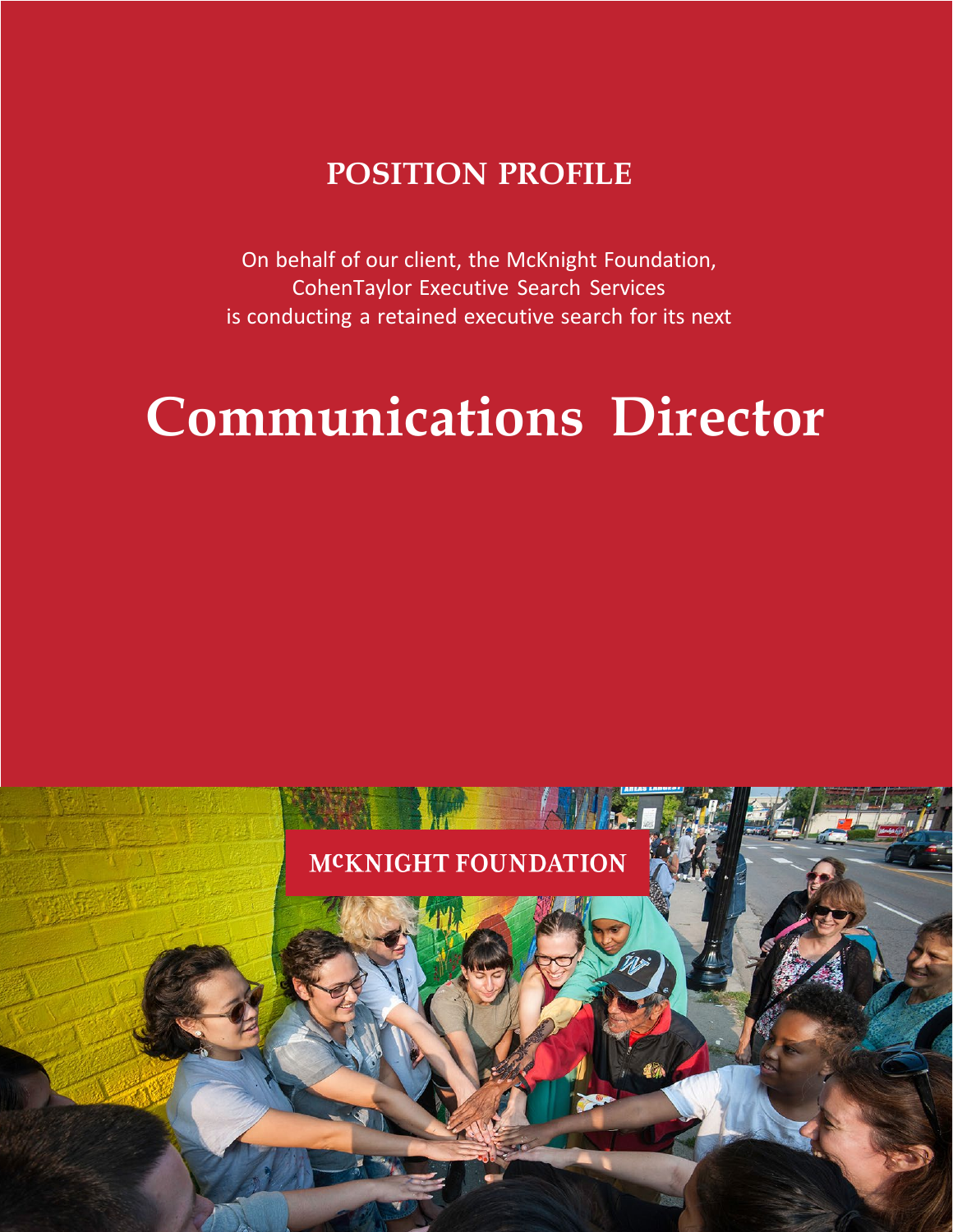# **CohenTaylor**

### **MISSION**

The McKnight Foundation, a family foundation based in Minnesota, advances a more just, creative, and abundant future where people and planet thrive.

## **VISION**

We envision a world that recognizes the dignity of every human being, a world where we celebrate the creativity of the arts and sciences and come together to protect our one and only Earth.

## **VALUES**

Stewardship – Our deepest responsibility is to use all of our resources for mission impact. We deploy the Foundation's resources in a transparent manner and seek to maximize our relevance, credibility, and effectiveness.

Respect – Authentic and mutually accountable relationships matter deeply to us. We equip ourselves with the intercultural competency mindset and skills to help us bridge differences of all kinds.

Equity – We embed an equity approach across the Foundation because we see it as mission critical. We align our policies, practices, and resources so that people have genuine opportunities to thrive locally and globally.

Curiosity – We value ongoing learning, and we look outward and reflect internally to discover opportunities for greater impact. It is only when we act with humility, ask big questions, and practice deep listening that we can open ourselves to new ideas and relationships.

For more information about the McKnight Foundation's work, impact, and values, visit [www.mcknight.org.](http://www.mcknight.org/)

The McKnight Foundation, an internationally recognized family foundation based in Minnesota, advances a more just, creative, and abundant future where people and planet thrive.

Established in 1953 by William and Maude McKnight, this fourthgeneration family foundation is deeply committed to advancing climate solutions in the Midwest; building an equitable and inclusive Minnesota; and supporting the arts and culture bearers in Minnesota, neuroscience, and international crop research. The Foundation had approximately \$2.9 billion in assets at the end of 2019 and on average grants about \$100 million a year.

As an early leader of 3M, Mr. McKnight earned a reputation for spurring innovation and recognizing the creative potential in others—practices that live on at the Foundation. Their daughter, Virginia McKnight Binger, then set the standard for the Foundation's work with her singular compassion and spirit of generosity. The current governing board includes actively engaged fourth-generation members of the McKnight family as well as community members who bring diverse perspectives.

Today, the McKnight Foundation works across many disciplines, sectors, and geographic boundaries. McKnight's work supports communities in its home state of Minnesota, the Upper Midwest, and beyond, spanning several continents. Its diverse programs are united in a quest to improve our shared fate. The Foundation envisions a world that recognizes the dignity of every human being, a world where we celebrate the creativity of the arts and sciences and come together to protect our one and only Earth.

The communications director will be joining at a critical moment in the Foundation's history to contribute to an exciting new strategic direction, grounded in the values and approaches outlined in the [Strategic Framework,](https://www.mcknight.org/wp-content/uploads/01-17-19-2019-2021-mcknight-strategic-framework.pdf) and several recent undertakings. These include the expansion of its Midwest Climate & Energy program, the creation of a new program dedicated to advancing an equitable and inclusive Minnesota, achieving a net zero endowment by 2050 at the latest, and closing the state's racial wealth gaps through the GroundBreak Coalition.

McKnight is a valued philanthropy and community leader in Minnesota, the broader Midwest, nationally, and internationally. Leveraging the organization's track record, its ability to work in partnerships, and its willingness to experiment and explore, the Foundation sees many new impact and leadership opportunities ahead. Recognized for its pragmatism, McKnight aspires to make progress on several complex, ambitious challenges facing us today, in the coming decade, and beyond.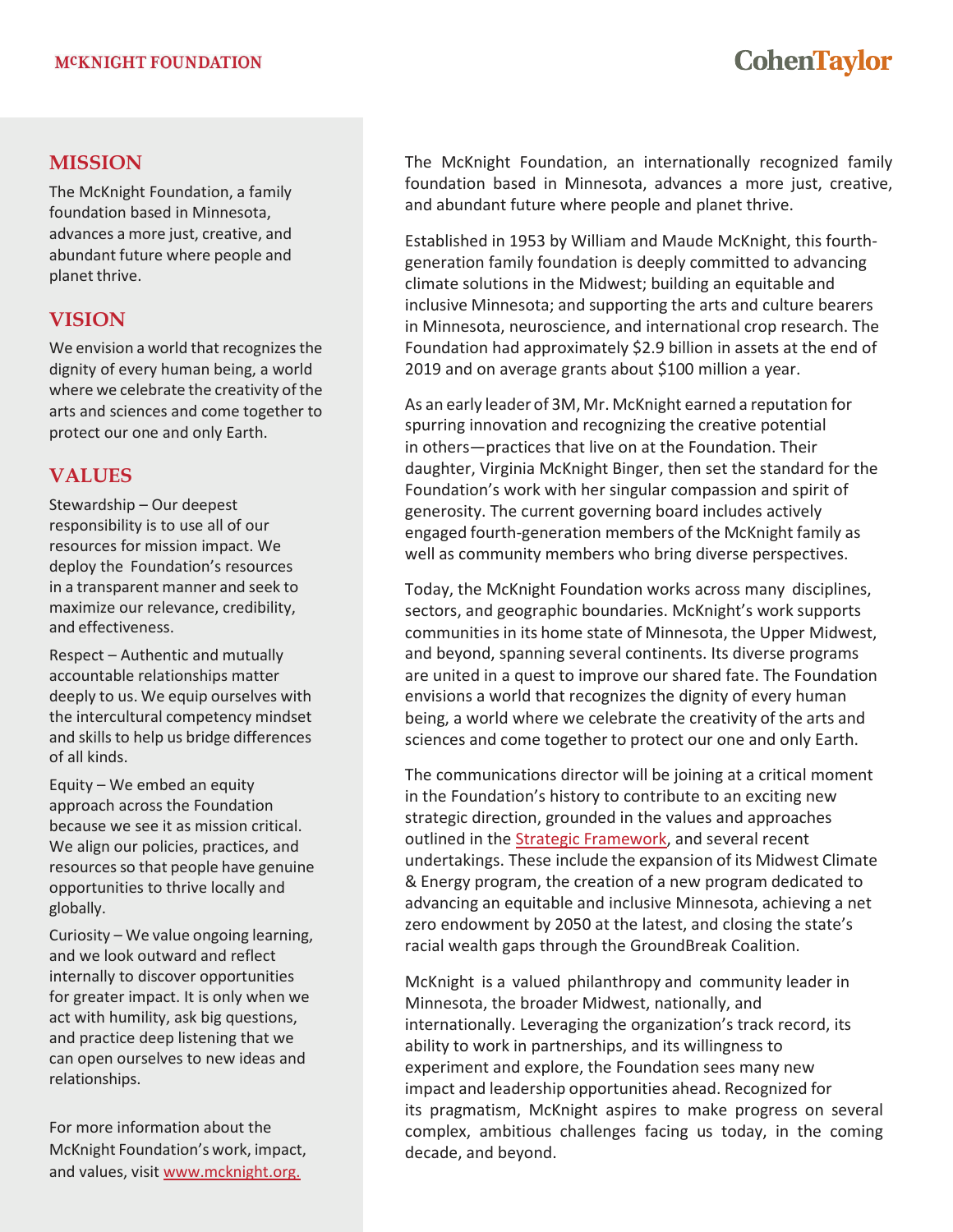# **PROGRAM AREAS**

McKnight advances climate solutions in the Midwest; advances an equitable and inclusive Minnesota; and supports the arts, international crop research, and neuroscience. To realize a future where people and planet thrive, McKnight has increased its investments in two areas: advancing climate solutions and a more equitable and inclusive Minnesota.

## **VIBRANT & EQUITABLE COMMUNITIES**

Equity is one of the four core values in the McKnight Foundation's Strategic [Framework.](https://www.mcknight.org/wp-content/uploads/01-17-19-2019-2021-mcknight-strategic-framework.pdf) It is a value that McKnight challenges itself to uphold in its internal policies and practices, and it is a value that guides McKnight as it imagines the change it wants to see in our broader society. This deeply held value will now anchor the development of a new program focused on advancing a more equitable and inclusive Minnesota. The goal: Build a vibrant future for all Minnesotans with shared power, prosperity, and participation.

## **MIDWEST CLIMATE & ENERGY**

The Midwest Climate & Energy program envisions a thriving, carbon-neutral Midwestern economy by transforming the energy system—through clean power, electrification of transportations and buildings, and carbon sequestration. Its work engagesthe region's public and private leaders, decisionmakers, and residents in building low-carbon communities and economies that are vibrant, equitable, and resilient. In September 2019, McKnight announced an expansion of this program and a new goal to take bold action on the climate crisis by dramatically cutting carbon pollution in the Midwest by 2030. The goal: Take bold action on the climate crisis by dramatically cutting carbon pollution in the Midwest by 2030.

## **ARTS & CULTURE**

The McKnight Arts & Culture program believes that Minnesota thrives when its artists and culture bearers thrive. We recognize the myriad forms through which artists and culture bearers illuminate experiences, inspire joy, express the cultural diversity of communities, and advance justice—enriching the vitality and vibrancy of our state. The program funds organizations and individuals across many artistic disciplines and cultural practices. The goal: Catalyze the creativity, power, and leadership of Minnesota working artists and culture bearers.

## **INTERNATIONAL**

The Collaborative Crop Research Program works on two continents to improve access to local, sustainable, nutritious food using collaborative research, adaptive learning, and knowledge-sharing with smallholder farmers, research institutions, government, and development organizations. The goal: Improve access to local, sustainable, nutritious food using collaborative research and knowledge-sharing with smallholder farmers, research institutions, and development organizations.

## **NEUROSCIENCE**

The McKnight Endowment Fund for Neuroscience is an independent charitable organization established by the McKnight Foundation that works to bring science closer to the day when diseases of the brain and behavior can be accurately diagnosed, prevented, and treated. The goal: Bring science closer to the day when diseases of the brain and behavior can be accurately diagnosed, prevented, and treated.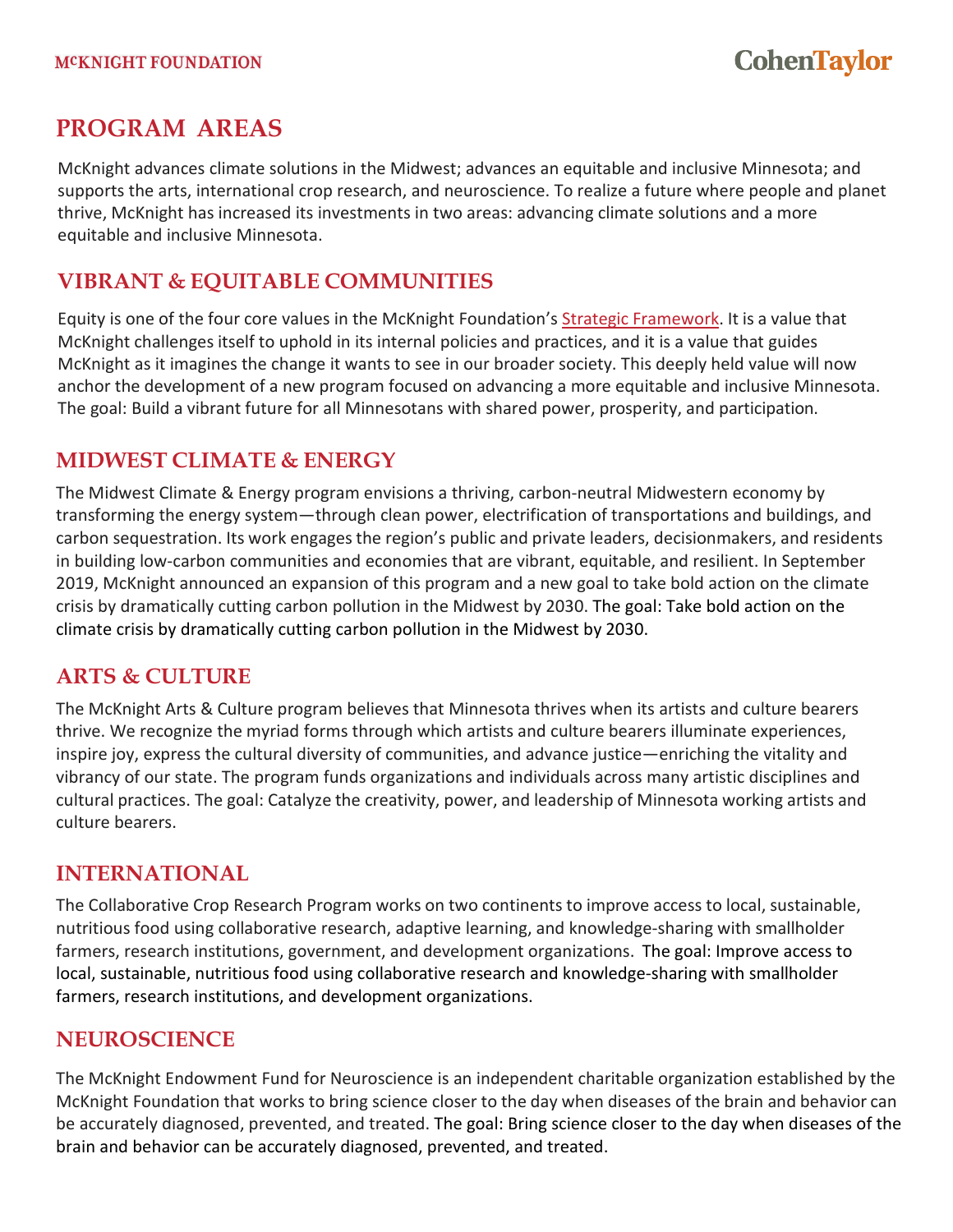#### **MCKNIGHT FOUNDATION**

# **CohenTaylor**

# **THE ROLE**

The communications director will leverage the power of strategic communications to advance the mission of the Foundation and its program goals. As a sophisticated navigator of the digital ecosystem, an astute and caring steward of trusting relationships, and a perpetual solutions-finder, this person will have an opportunity to guide the communications team and collaborate with senior leadership to enhance the department's work for maximum social impact. This person will further the Foundation's commitments to changemaking, transparency, knowledge sharing, thought leadership, and good governance by amplifying McKnight's identity and influence internally and externally with key audiences.

The communications team is involved at almost every level of the Foundation's work, from aiding the president's office in strategic communications—both internal and external—to elevating the Foundation's leadership through earned media, providing strategic counsel to program areas and investment teams, authoring important written pieces, producing videos, sharing updates via the website, newsletters, and social media, and more.

# **REPORTING RELATIONSHIPS**

The communications director will report to the chief of staff and will be a critical partner to the president and executive leadership team. This leader will attend some of the executive leadership team meetings.

This leader will have four direct reports—two senior communications officers, a communications officer, and an additional communications role (to be hired)—as well as outside firms and freelancers.

# **KEY RESPONSIBILITIES**

#### **Internal and External Communications Strategy and Implementation**

- Develop and execute comprehensive internal and external communications strategies to support the Foundation's overall strategy and objectives.
- Serve as a strategic owner or advisor on foundation initiatives and announcements, delegating where needed, and providing or arranging for training and counsel.
- Develop a foundation-wide content strategy and oversee the development of official internal and external communications, including written pieces, websites, social media, and videos.
- Help translate strategy into action, supporting program teams in telling their stories, shifting narratives, and amplifying the ideas and innovations of grantees.
- Advance the Foundation's transition from grantmaker to changemaker by helping deepen the practice of strategic communication foundation-wide, elevating the foundation's voice and thought leadership at key strategic moments.

#### **Team and Culture**

- Build, strengthen, develop, and support a high-performing communications team.
- Lead and provide work direction for the communications team.
- A proven collaborator capable of building and maintaining robust relationships with the director cohort and senior leadership across the Foundation.
- Advance the Foundation's commitment to diversity, equity, and inclusion and foster a culture aligned with the organizational values of curiosity, respect, equity, and stewardship.
- Demonstrate cultural competency and emotional intelligence and communicate with candor and openness.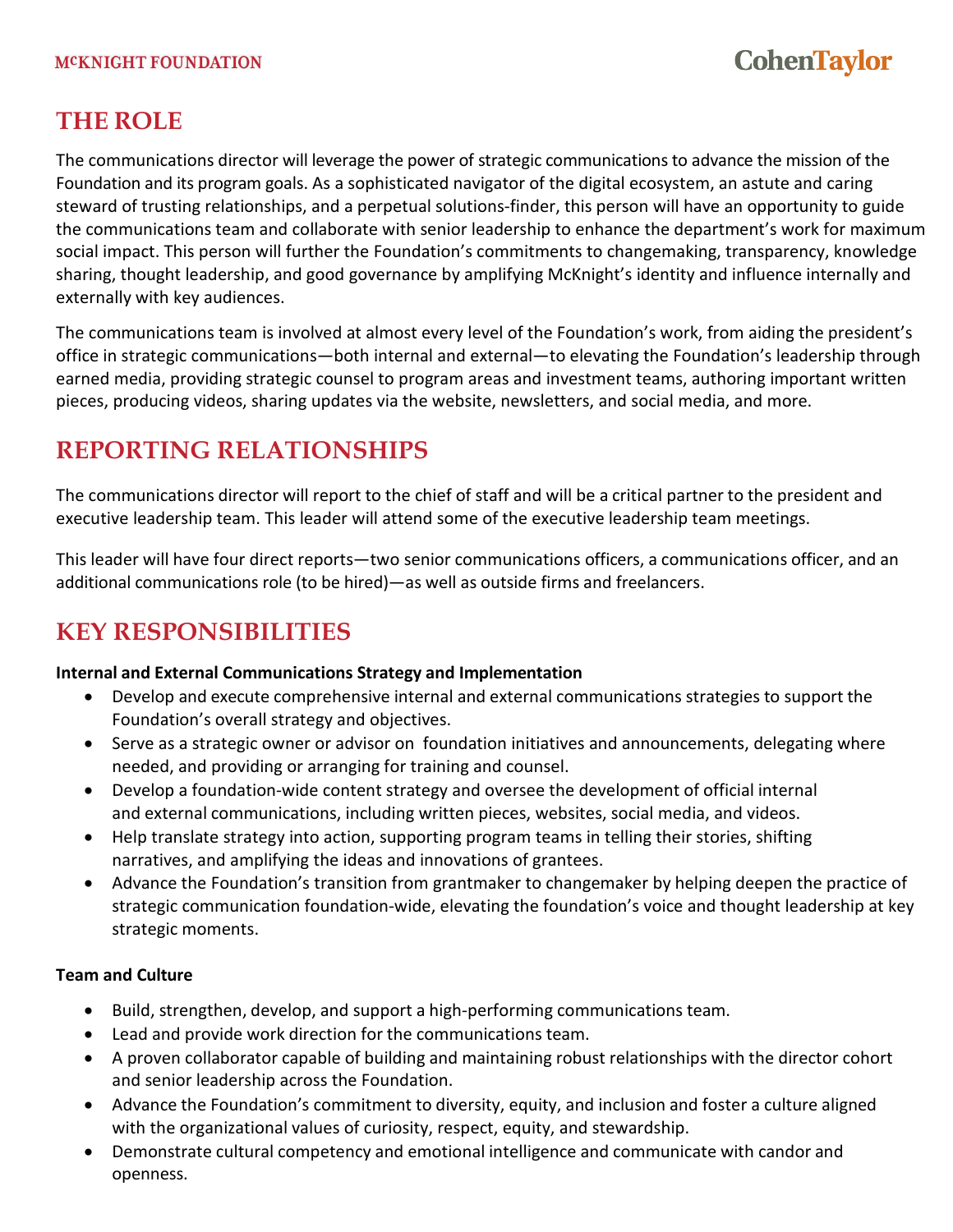#### **Building Relationships**

- Build and maintain robust relationships with director cohort and senior leadership across the Foundation.
- Develop and maintain strategic external relationships to ensure successful communications strategy.

# **THE IDEAL CANDIDATE**

The McKnight Foundation seeks an experienced communications leader with passion and experience leading internal and external communications efforts across a complex organization. The ideal candidate will be energized by spearheading strategic communications in a dynamic, changing environment, adept at inspiring teams through change, and willing to dig in and "roll up their sleeves."

# **QUALIFICATIONS OF AN IDEAL CANDIDATE**

#### **Knowledge, Skills, and Abilities**

- Experience contributing on a strategic, managerial, and operational level as a leader and a strong individual contributor.
- Experience developing a proactive narrative around complex issues.
- Possess stellar communication skills in writing; ability to prepare clearly written articles, summaries, and analysis and edit and curate communications generated by others.
- Able to quickly grasp complex issues and experience distilling and conveying key elements to multiple audiences.
- An innovative and thorough understanding of digital media and how it is used to promote programs, amplify key voices, and advance foundation goals.
- A proven ability to think proactively and creatively, and to develop impactful, data-informed communications strategies and campaigns.
- Track record of success moving the needle on important issues through targeted communications strategies and tactics.
- Well-versed in pitching media, writing compelling statements, and executing winning digital strategies.
- Experience with various social media platforms and how digital is changing the media landscape.
- Able to quickly pivot as urgent issues arise, display calm under pressure, consistently meet deadlines.
- Experience working effectively and collaboratively across organizational functions.
- Able to analyze, question, and identify key issues and use data to support conclusions.
- Able to view issues and challenges from multiple dimensions and apply intellectual energy and creativity.

## **CORE COMPETENCIES**

#### **Foundation-wide Competencies**

• Collaborates, Communicates Effectively, Manages Complexity, Builds Networks, Being Resilient, Drives Results, Strategic Mindset, and Instills Trust.

#### **Function-specific Competencies**

• Communicates Effectively, Strategic Mindset, Ensures Accountability, and Decision Quality.